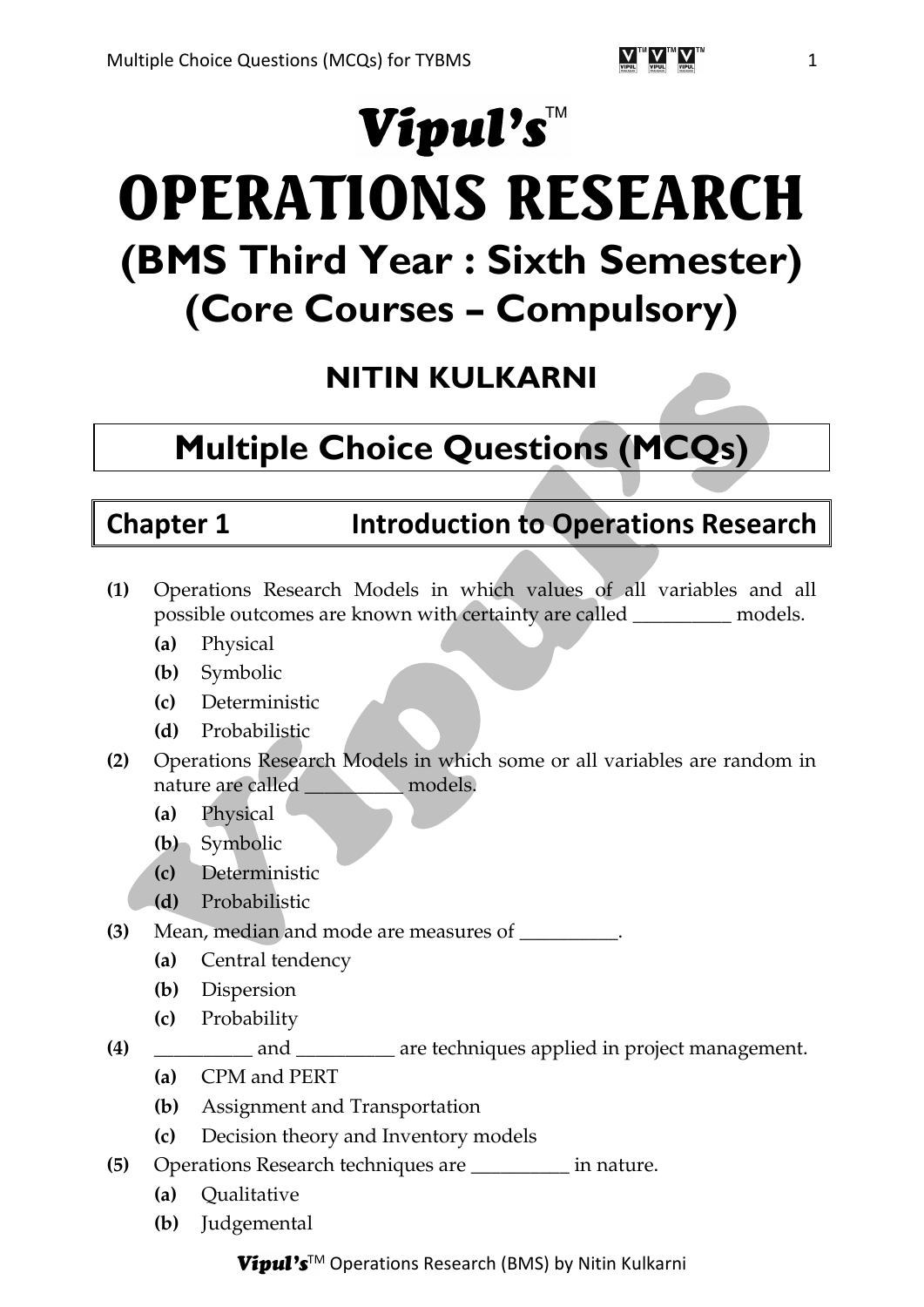- **(c)** Approximate
- **(d)** Quantitative

*[Ans.: (1 – Deterministic); (2 – Probabilistic); (3 – Central tendency); (4 – CPM, PERT); (5 – Quantitative)]*

# **Chapter 2 Linear Programming - I**

- **(1)** \_\_\_\_\_\_\_\_\_\_ are the entities whose values are to be determined from the solution of the LPP.
	- **(a)** Objective function
	- **(b)** Decision Variables
	- **(c)** Constraints
	- **(d)** Opportunity costs
- **(2)** \_\_\_\_\_\_\_\_\_\_ specifies the objective or goal of solving the LPP.
	- **(a)** Objective function
	- **(b)** Decision Variables
	- **(c)** Constraints
	- **(d)** Opportunity costs
- **(3)** Objective function is expressed in terms of the \_\_\_\_\_\_\_\_\_\_.
	- **(a)** Numbers
	- **(b)** Symbols
	- **(c)** Decision Variables
- **(4)** \_\_\_\_\_\_\_\_\_\_ are the restrictions or limitations imposed on the LPP.
	- **(a)** Variables
	- **(b)** Costs
	- **(c)** Profits
	- **(d)** Constraints
- **(5)** The type of constraint which specifies maximum capacity of a resource is '\_\_\_\_\_\_\_\_\_\_ or equal to' constraint.
	- **(a)** Less than
	- **(b)** Greater than
	- **(c)** Less than or greater than
- **(6)** In linear programming \_\_\_\_\_\_\_\_ represents mathematical equation of the limitations imposed by the problem. *(April 19)*
	- **(a)** Objective function
	- **(b)** Decision variable
	- **(c)** Redundancy
	- **(d)** Constraints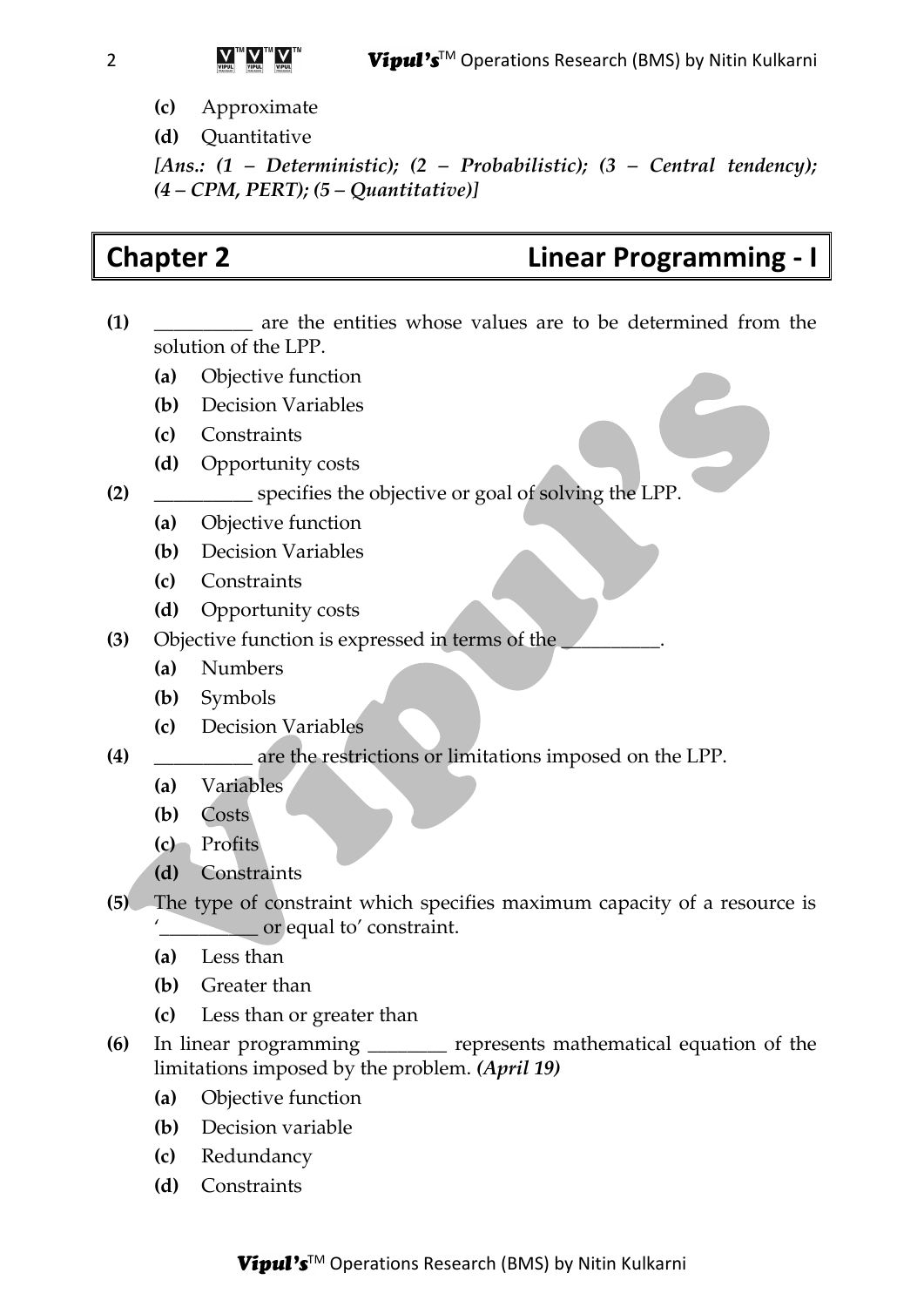*[Ans.: (1 – Decision variables); (2 – Objective function); (3 – decision variables); (4 – Constraints); (5 – less than); (6 – Constraints)]*

## **Chapter 3 Linear Programming - II**

- **(1)** The region of feasible solution in LPP graphical method is called \_\_\_\_.
	- **(a)** Infeasible region
	- **(b)** Unbounded region
	- **(c)** Infinite region
	- **(d)** Feasible region

 $\overline{\phantom{a}}$  .

- **(2)** When it is not possible to find solution in LPP, it is called as case of
	- **(a)** Unknown solution
	- **(b)** Unbounded solution
	- **(c)** Infeasible solution
	- **(d)** Improper solution
- **(3)** When the feasible region is such that the value of objective function can extend to infinity, it is called a case of
	- **(a)** Infeasible solution
	- **(b)** Alternate optimal
	- **(c)** Unbounded solution
	- **(d)** Unique solution
- **(4)** When the constraints are a mix of 'less than' and 'greater than' it is a problem having
	- **(a)** Multiple constraints
	- **(b)** Infinite constraints
	- **(c)** Infeasible constraints
	- **(d)** Mixed constraints
- **(5)** In case of an '\_\_\_\_\_\_\_\_' constraint, the feasible region is a straight line.
	- **(a)** less than or equal to
	- **(b)** greater than or equal to
	- **(c)** mixed
	- **(d)** equal to
- **(6)** In linear programming, unbounded solution means \_\_\_\_\_\_. *(April 19)*
	- **(a)** Infeasible solution
	- **(b)** Degenerate solution
	- **(c)** Infinite solutions
	- **(d)** Unique solution

*[Ans.: (1 – Feasible region); (2 – Infeasible solution); (3 – Unbounded solution); (4 – Mixed constraints); (5 – equal to); (6 – Infinite solutions)]*

Vipul's™ Operations Research (BMS) by Nitin Kulkarni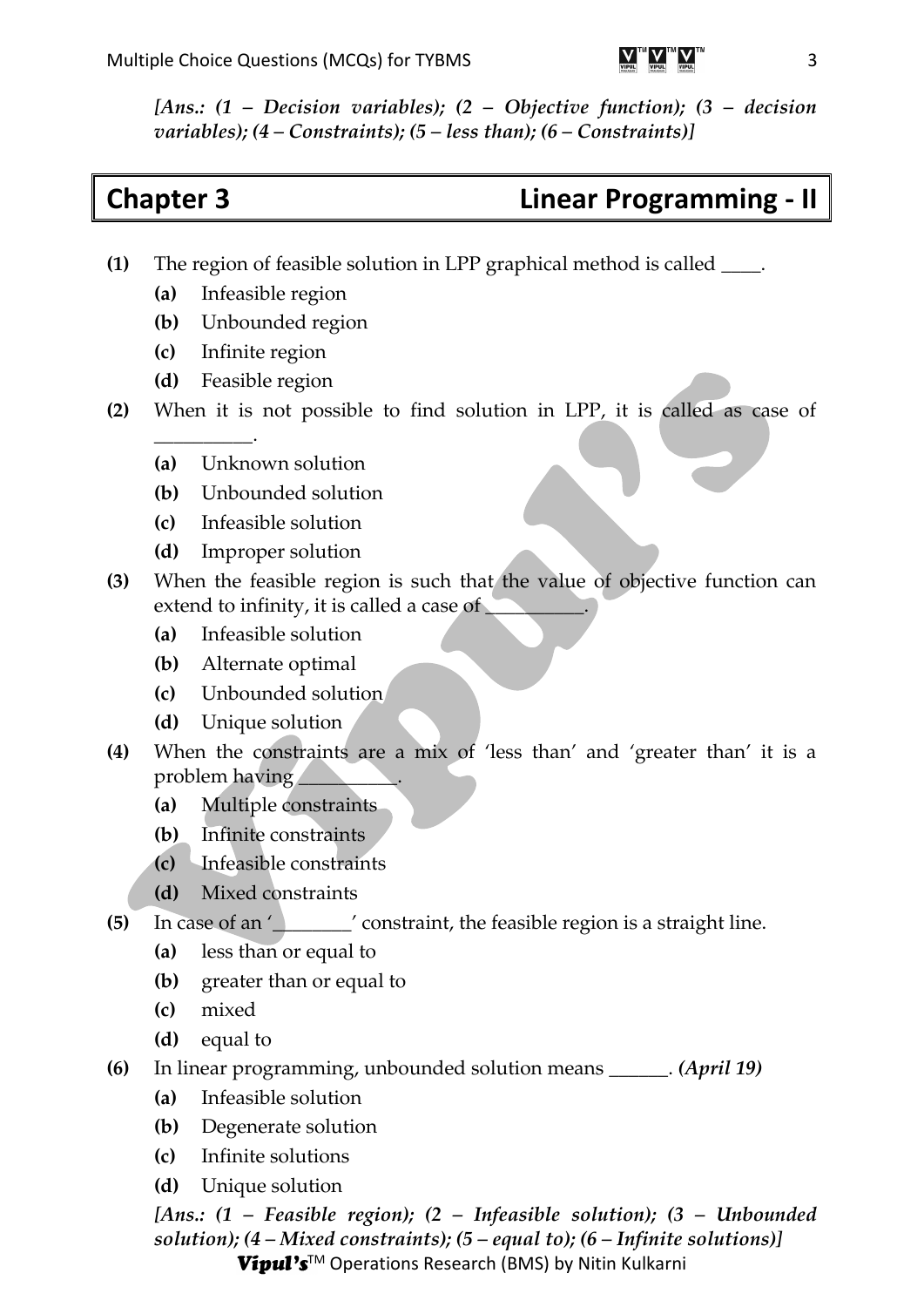## **Chapter 4 Linear Programming - III**

- **(1)** The incoming variable column in the simplex algorithm is called
	- **(a)** key column

 $\overline{\phantom{a}}$  .

- **(b)** incoming column
- **(c)** variable column
- **(d)** important column
- **(2)** The outgoing variable row in the simplex algorithm is called \_\_\_\_\_\_\_\_\_\_.
	- **(a)** outgoing row
	- **(b)** key row
	- **(c)** interchanging row
	- **(d)** basic row
- **(3)** The intersection value of key column and key row is called \_\_\_\_\_\_\_\_\_.
	- **(a)** vital element
	- **(b)** important element
	- **(c)** key element
	- **(d)** basic element
- **(4)** The variable added to the LHS of a less than or equal to constraint to convert it into equality is called \_\_\_\_\_\_\_\_\_\_.
	- **(a)** surplus variable
	- **(b)** artificial variable
	- **(c)** slack variable
	- **(d)** additional variable
- **(5)** A resource which is completely utilized is called \_\_\_\_\_\_\_\_\_\_ in simplex.
	- **(a)** null resource
	- **(b)** scarce resource
	- **(c)** zero resource
	- **(d)** abundant resource
- **(6)** A resource which is partially utilized is called \_\_\_\_\_\_\_\_\_\_ in simplex.
	- **(a)** surplus resource
	- **(b)** extra resource
	- **(c)** available resource
	- **(d)** abundant resource
- **(7)** The value of one extra unit of resource is called \_\_\_\_\_\_\_\_\_\_ in simplex.
	- **(a)** unit price
	- **(b)** extra price
	- **(c)** retail price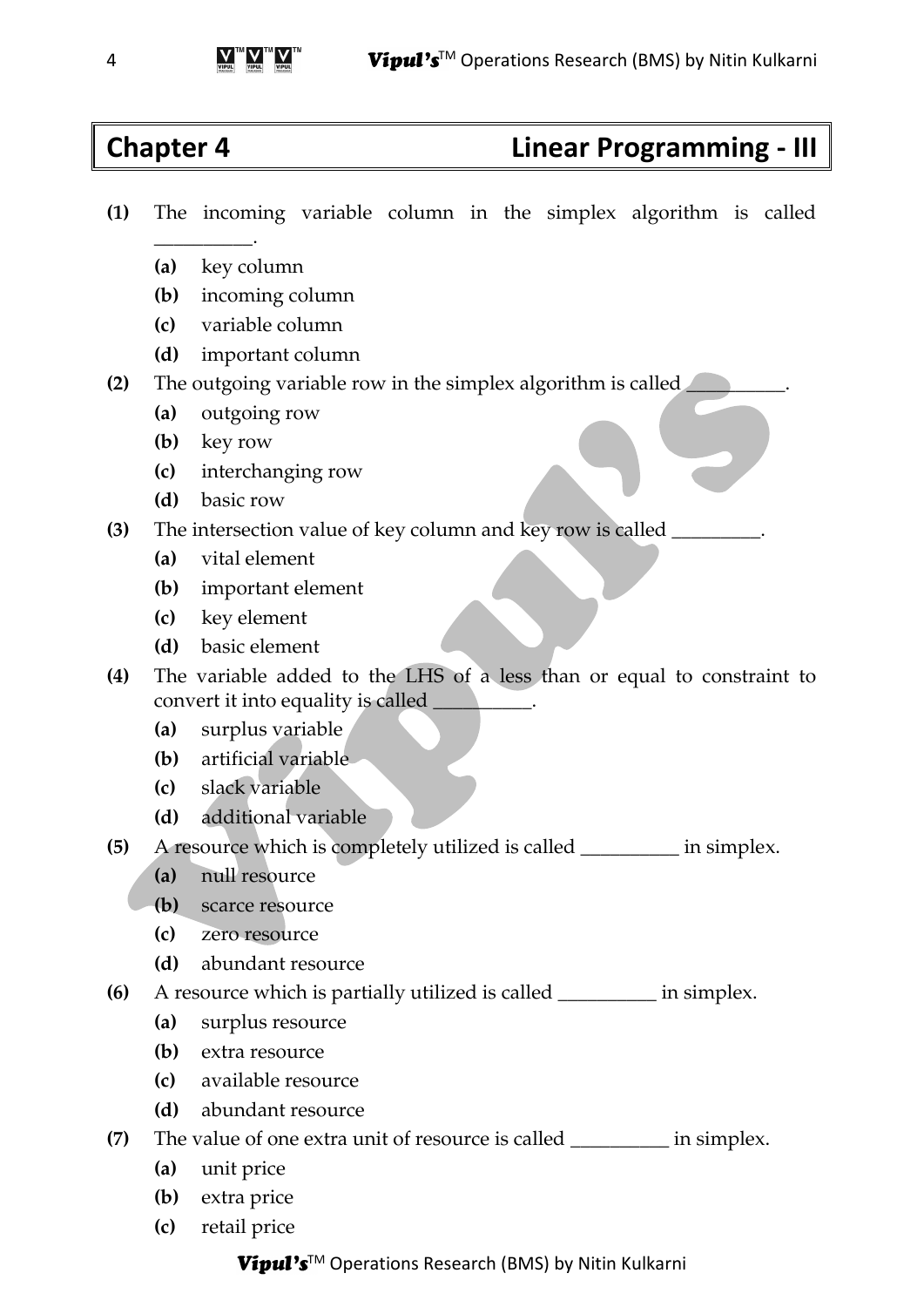- **(8)** In simplex, a maximization problem is optimal when all Delta J, i.e.  $C_i - Z_i$  values are  $\qquad \qquad$ .
	- **(a)** Either zero or positive
	- **(b)** Either zero or negative
	- **(c)** Only positive
	- **(d)** Only negative

*[Ans.: (1 – key column); (2 – key row); (3 – key element); (4 – slack variable); (5 – scarce resource); (6 – abundant resource); (7 – Shadow price); (8 – Either zero or negative)]*

# **Chapter 5 Transportation Problems**

- **(1)** To find initial feasible solution of a transportation problem the method which starts allocation from the lowest cost is called **method**.
	- **(a)** north west corner
	- **(b)** least cost
	- **(c)** south east corner
	- **(d)** Vogel's approximation
- **(2)** In a transportation problem, the method of penalties is called \_\_\_\_\_\_\_\_\_\_ method.
	- **(a)** least cost
	- **(b)** south east corner
	- **(c)** Vogel's approximation
	- **(d)** north west corner
- **(3)** When the total of allocations of a transportation problem match with supply and demand values, the solution is called \_\_\_\_\_\_\_\_\_\_ solution.
	- **(a)** non-degenerate
	- **(b)** degenerate
	- **(c)** feasible
	- **(d)** infeasible
- **(4)** When the allocations of a transportation problem satisfy the rim condition  $(m + n - 1)$  the solution is called \_\_\_\_\_\_\_\_\_\_\_\_\_ solution.
	- **(a)** degenerate
	- **(b)** infeasible
	- **(c)** unbounded
	- **(d)** non-degenerate
- **(5)** When there is a degeneracy in the transportation problem, we add an imaginary allocation called  $\qquad \qquad$  in the solution.
	- **(a)** dummy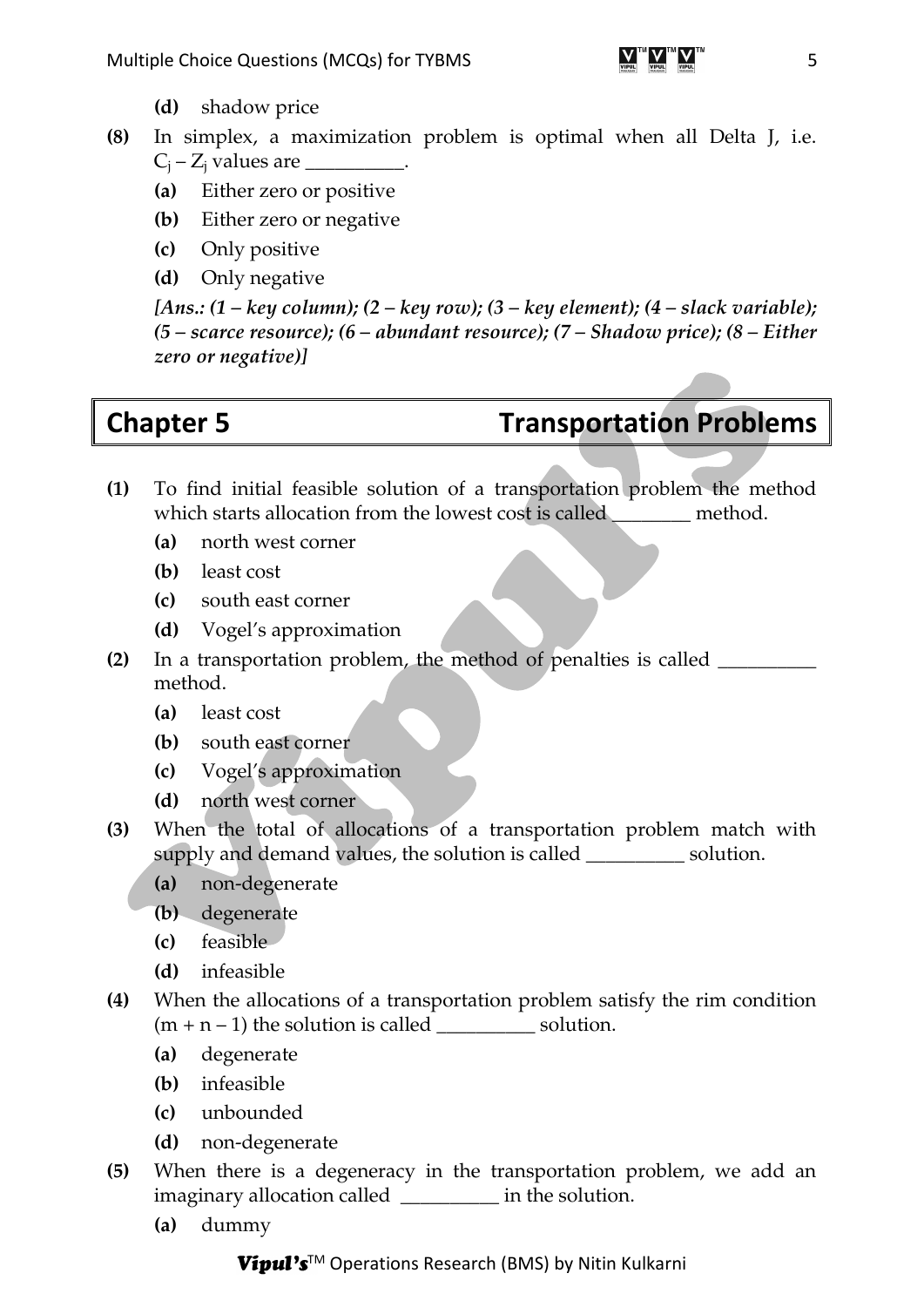- **(b)** penalty
- **(c)** epsilon
- **(d)** regret
- **(6)** If  $M + N 1$  = Number of allocations in transportation, it means \_\_\_\_\_\_\_\_\_. (Where 'M' is number of rows and 'N' is number of columns)
	- **(a)** There is no degeneracy
	- **(b)** Problem is unbalanced
	- **(c)** Problem is degenerate
	- **(d)** Solution is optimal
- **(7)** Which of the following considers difference between two least costs for each row and column while finding initial basic feasible solution in transportation?
	- **(a)** North west corner rule
	- **(b)** Least cost method
	- **(c)** Vogel's approximation method
	- **(d)** Row minima method

*[Ans.: (1 – least cost); (2 – Vogel's approximation); (3 – feasible); (4 – non-degenerate); (5 – epsilon); (6 – There is no degeneracy); (7 – Vogel's approximation method)]*

# **Chapter 6 Assignment Problems**

- **(1)** If the number of rows and columns in an assignment problem are not equal than it is called **than** it is called
	- **(a)** prohibited
	- **(b)** infeasible
	- **(c)** unbounded
	- **(d)** unbalanced
- **(2)** The method of solution of assignment problems is called \_\_\_\_\_\_\_\_\_\_ method.
	- **(a)** NWCR
	- **(b)** VAM
	- **(c)** LCM
	- **(d)** Hungarian
- **(3)** When a maximization assignment problem is converted in minimization problem, the resulting matrix is called \_\_\_\_\_\_\_\_\_\_.
	- **(a)** Cost matrix
	- **(b)** Profit matrix
	- **(c)** Regret matrix
	- **(d)** Dummy matrix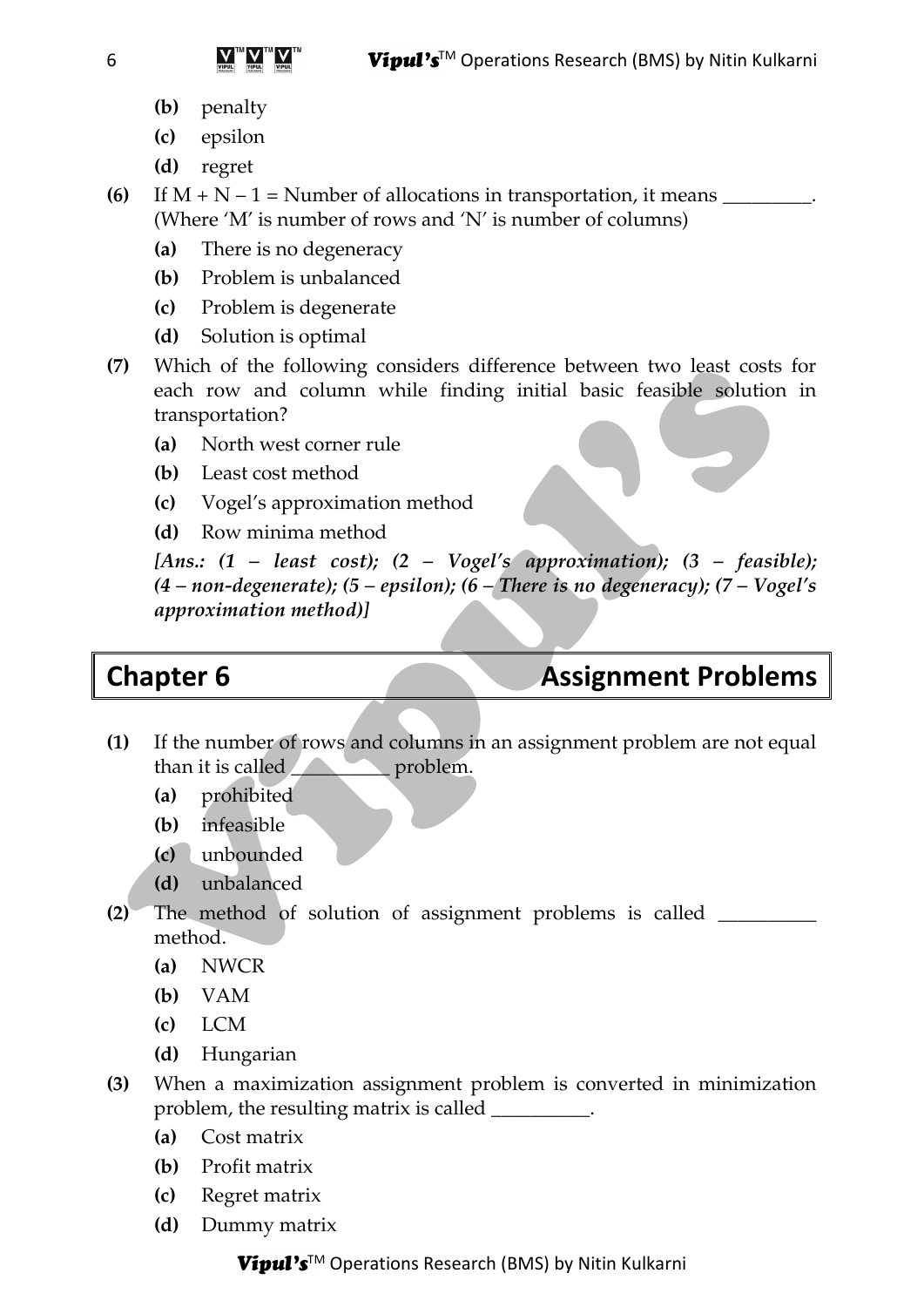

- **(a)** regret
- **(b)** epsilon
- **(c)** dummy
- **(d)** extra
- **(5)** When a particular assignment in the given problem is not possible or restricted as a condition, it is called a \_\_\_\_\_\_\_\_\_\_ problem.
	- **(a)** infeasible
	- **(b)** degenerate
	- **(c)** unbalanced
	- **(d)** prohibited
- **(6)** If in an assignment problem, number of rows is not equal to number of columns then
	- **(a)** Problem is degenerate
	- **(b)** Problem is unbalanced
	- **(c)** It is a maximization problem
	- **(d)** Optimal solution is not possible

*[Ans.: (1 – unbalanced); (2 – Hungarian); (3 – Regret matrix); (4 – Dummy); (5 – Prohibited); (6 – Problem is unbalanced)]*

### **Chapter 7 Network Analysis - I**

- **(1)** The longest path in the network diagram is called \_\_\_\_\_\_\_\_\_\_ path.
	- **(a)** best
	- **(b)** worst
	- **(c)** sub-critical
	- **(d)** critical

**(2)** The second longest path in the network diagram is called \_\_\_\_\_\_\_\_\_\_ path.

- **(a)** alternate
- **(b)** feasible
- **(c)** sub-critical
- **(d)** critical
- **(3)** Forward pass calculations are done to find \_\_\_\_\_\_\_\_\_\_ occurrence times of events.
	- **(a)** exact
	- **(b)** earliest
	- **(c)** latest
	- **(d)** approximate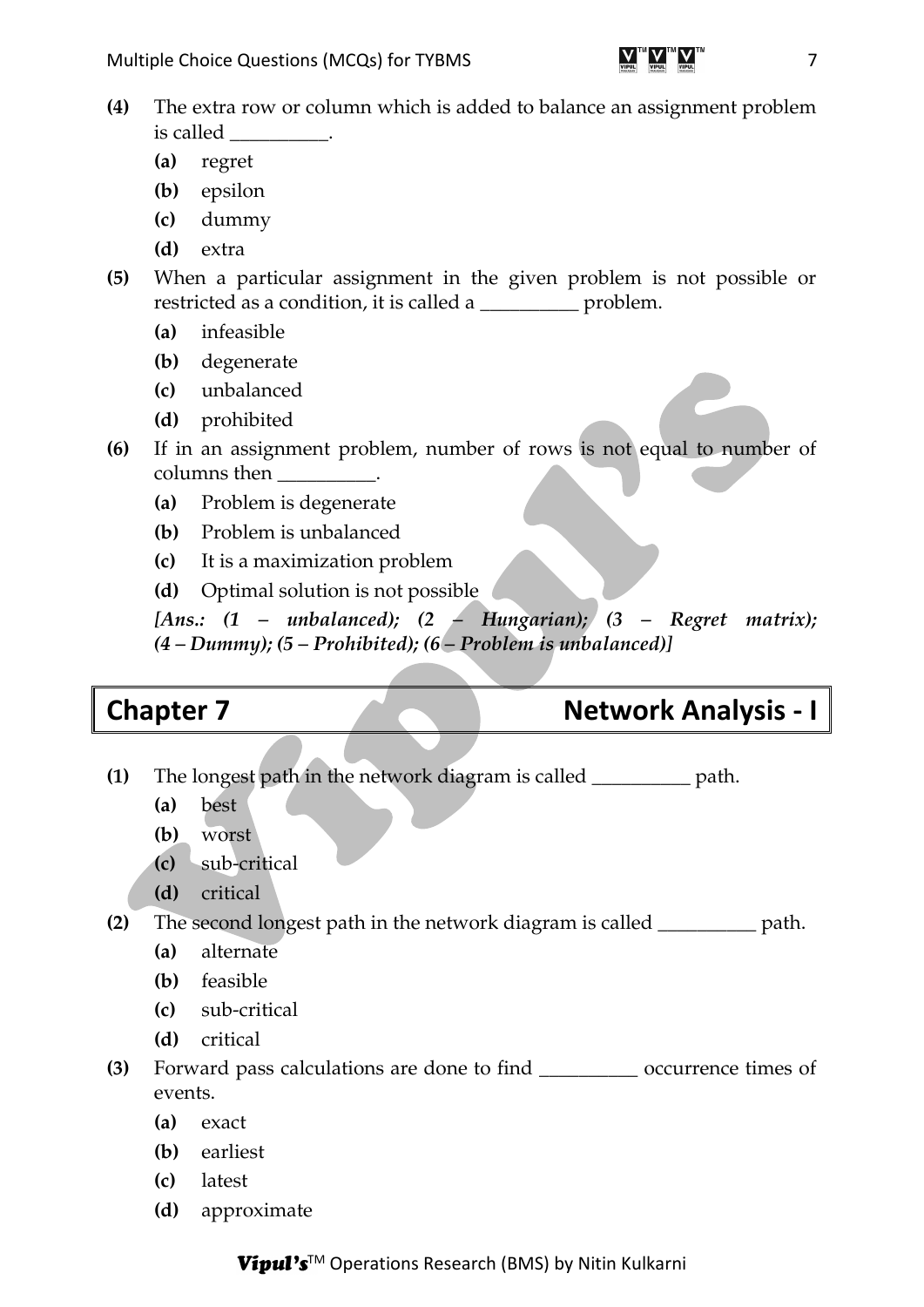### $Vioul's<sup>TM</sup> Operations Research (BMS) by Nitin Kulkarni$

- **(4)** Backward pass calculations are done to find \_\_\_\_\_\_\_\_\_\_ occurrence times of events.
	- **(a)** tentative
	- **(b)** definite
	- **(c)** latest
	- **(d)** earliest
- **(5)** An activity whose start or end cannot be delayed without affecting total project completion time is called \_\_\_\_\_\_\_\_\_\_ activity.
	- **(a)** dummy
	- **(b)** non-critical
	- **(c)** critical
	- **(d)** important

**(6)** Floats for critical activities will be always \_\_\_\_\_\_\_\_\_. *(April 19)*

- **(a)** one
- **(b)** zero
- **(c)** highest
- **(d)** same as duration of the activity

*[Ans.: (1 – Critical); (2 – Sub-critical); (3 – earliest); (4 – latest); (5 – critical); (6 – Zero)]*

# **Chapter 8 Network Analysis - II**

- **(1)** The two types of costs involved in project crashing are \_\_\_\_\_\_\_\_\_\_ and \_\_\_\_\_\_\_\_\_\_ costs.
	- **(a)** direct and indirect
	- **(b)** total and partial
	- **(c)** visible and invisible
	- **(d)** measurable and non-measurable
- **(2)** In project crashing, rent and overheads are treated as \_\_\_\_\_\_\_\_\_\_ costs.
	- **(a)** significant
	- **(b)** insignificant
	- **(c)** direct
	- **(d)** indirect
- **(3)** In project crashing, the costs associated with actual activities (e.g. manpower, materials, machinery etc.) are called \_\_\_\_\_\_\_\_\_\_ costs.
	- **(a)** visible
	- **(b)** measurable
	- **(c)** direct
	- **(d)** indirect

8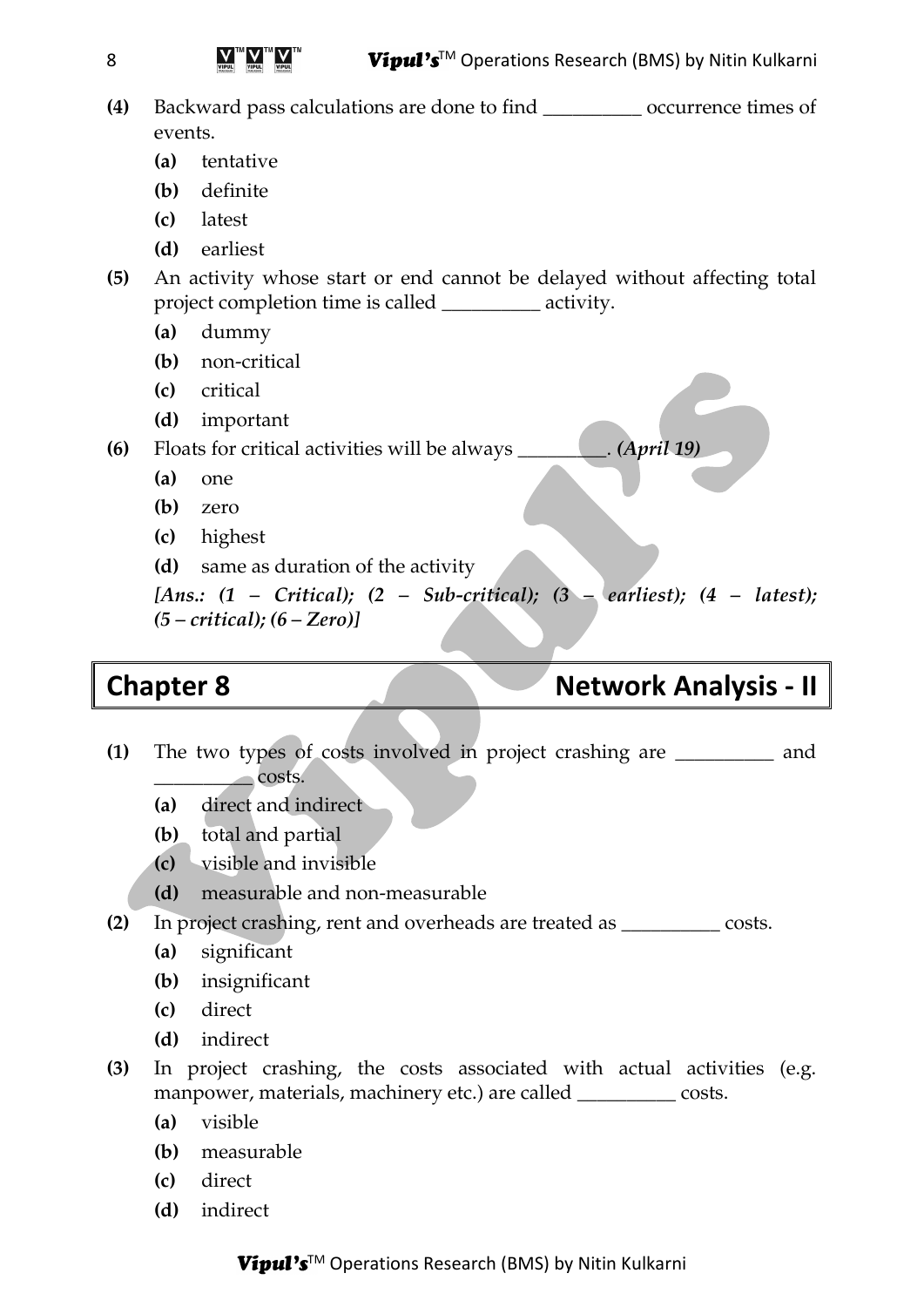- **(4)** In project crashing, as we systematically crash the project, direct cost of project \_\_\_\_\_\_\_\_\_\_ and indirect cost of project \_\_\_\_\_\_\_\_\_\_.
	- **(a)** increases decreases
	- **(b)** decreases increases
	- **(c)** increases remains same
	- **(d)** remain same decreases
- **(5)** In project crashing, as we systematically crash the project, total project cost initially and after the optimal point, it
	- **(a)** increases decreases
	- **(b)** decreases increases
	- **(c)** remains same decreases
	- **(d)** decreases remains same

*[Ans.: (1 – direct, indirect); (2 – indirect); (3 – direct); (4 – increases, decreases); (5 – decreases, increases)]*

# **Chapter 9 Network Analysis - III**

- **(1)** The shortest possible completion time of an activity in PERT is called \_\_\_\_\_\_\_\_\_\_ time.
	- **(a)** pessimistic
	- **(b)** optimistic
	- **(c)** most likely
	- **(d)** expected
- **(2)** The longest possible completion time of an activity in PERT is called \_\_\_\_\_\_\_\_\_\_ time.
	- **(a)** expected
	- **(b)** most likely
	- **(c)** pessimistic
	- **(d)** optimistic

**(3)** In PERT, the time estimate calculated by using formula  $\left[\frac{a+4m+b}{6}\right]$  $\frac{1}{6}$  is called time.

- **(a)** optimistic
- **(b)** pessimistic
- **(c)** most likely
- **(d)** expected
- **(4)** In PERT, the expected project completion time is also called as \_\_\_\_\_\_\_\_\_\_ project completion time.
	- **(a)** average
	- **(b)** normal

### Vipul's™ Operations Research (BMS) by Nitin Kulkarni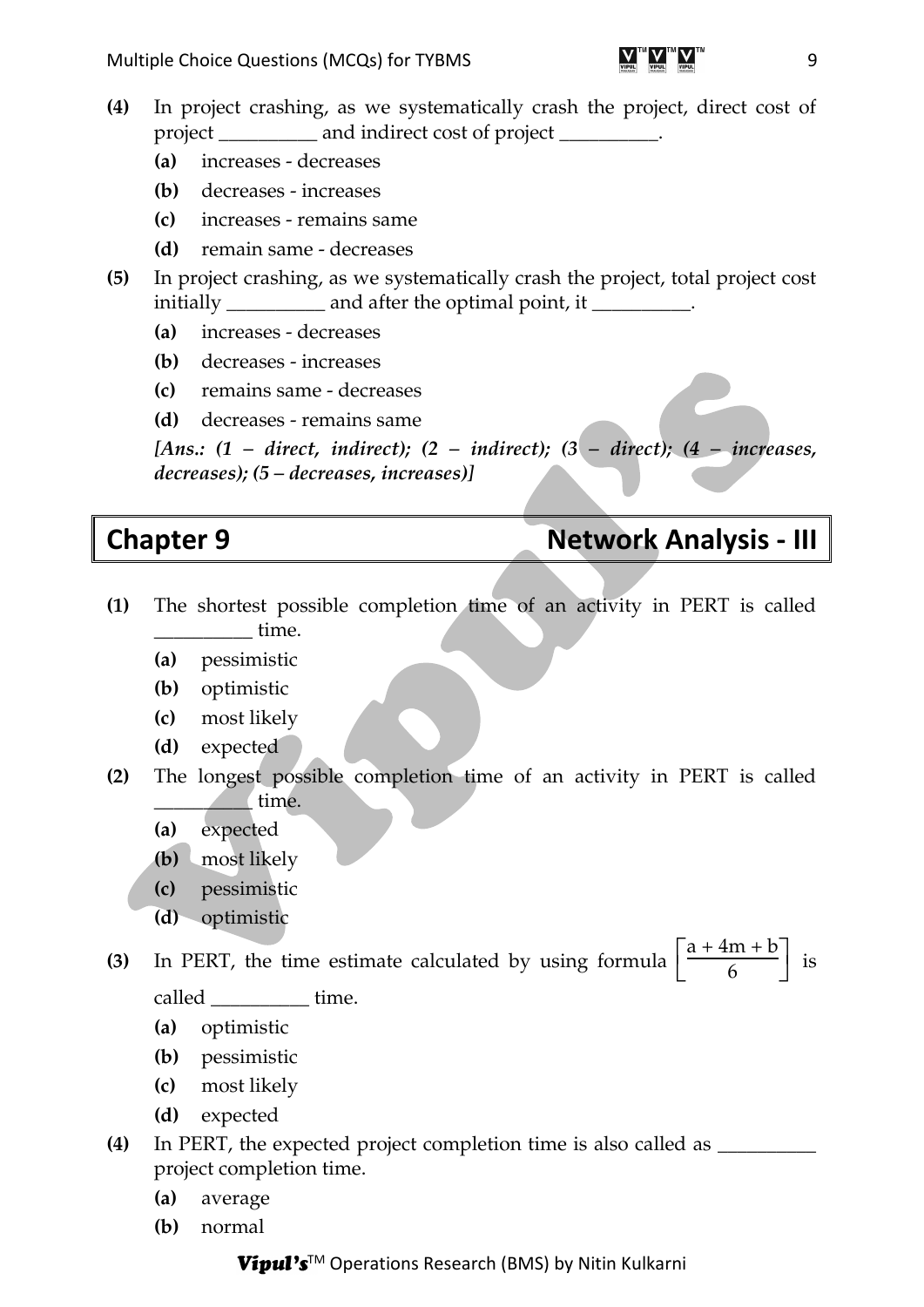- **(c)** mean
- **(d)** critical

**(5)** Fill in the blanks with ' $\lt'$  or ' $\gt'$  sign as applicable a  $\Box$  m  $\Box$  b

- $(a) <, >$
- (b)  $> 0.5 <$
- $(c)$  >, >
- $(d) < \leqslant$

**(6)** The maximum time in which an activity will be completed assuming all possible delays and postponements is termed as \_\_\_\_\_\_\_\_\_\_\_.

- **(a)** optimistic time
- **(b)** most likely time
- **(c)** pessimistic time
- **(d)** expected time

```
[Ans.: (1 – optimistic); (2 – pessimistic); (3 – expected); (4 – mean); 
(5 – <, <); (6 – pessimistic time)]
```
# **Chapter 10 Job Sequencing Problems**

- **(1)** The time required by each job on each machine is called \_\_\_\_\_\_\_\_\_\_ time.
	- **(a)** elapsed
	- **(b)** idle
	- **(c)** processing
	- **(d)** average

 $\overline{\phantom{a}}$  . The set of  $\overline{\phantom{a}}$ 

- **(2)** The order in which machines are required for completing the jobs is called
	- **(a)** machines order
	- **(b)** working order
	- **(c)** processing order
	- **(d)** job order
- **(3)** The time between the starting of the first job and completion of the last job in sequencing problems is called \_\_\_\_\_\_\_\_\_\_.
	- **(a)** total time
	- **(b)** assignment time
	- **(c)** elapsed time
	- **(d)** idle time
- **(4)** The time during which a machine remains waiting or vacant in sequencing problem is called time.
	- **(a)** processing
	- **(b)** waiting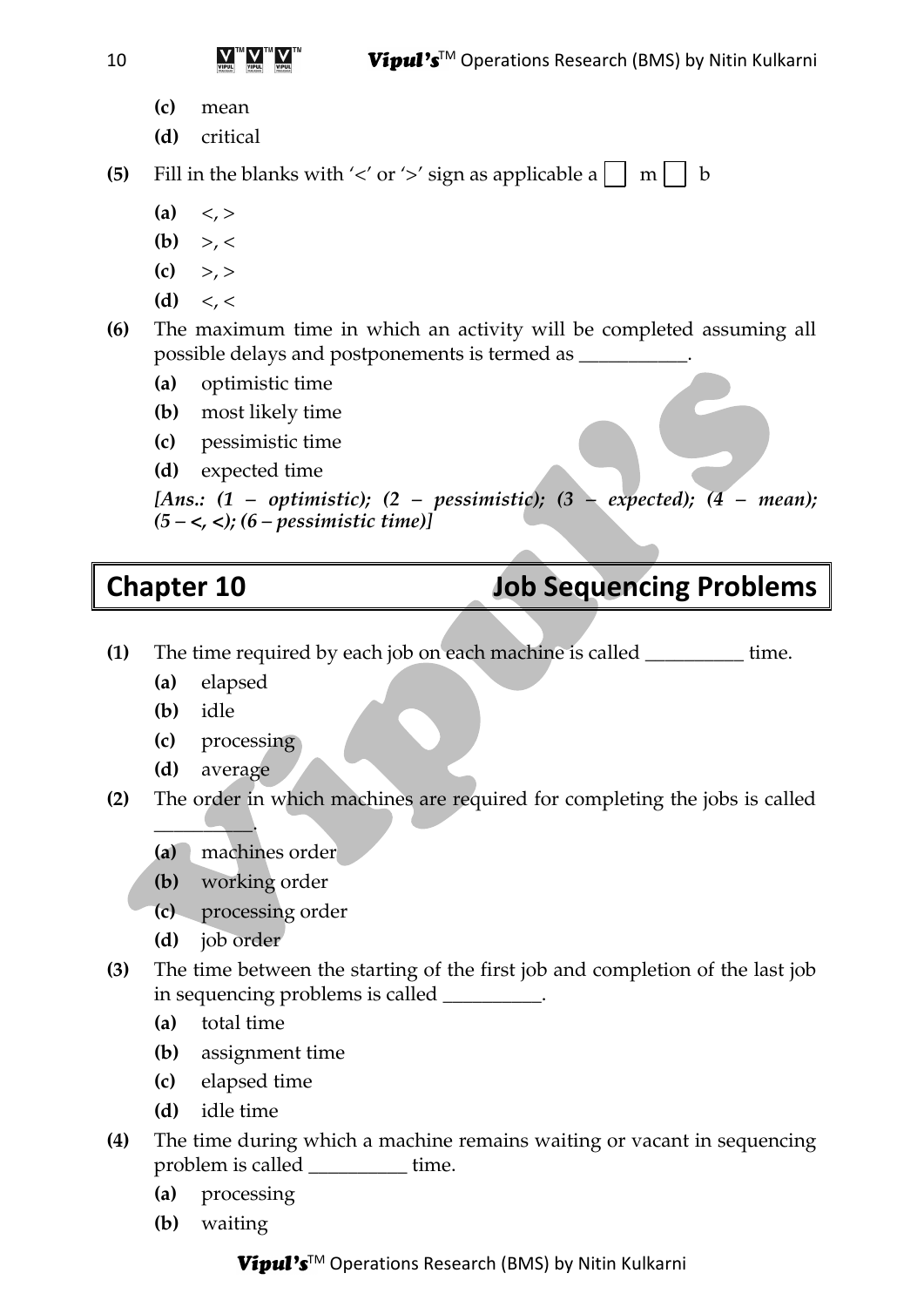- **(c)** idle
- **(d)** free
- **(5)** In sequencing problem, the order of completion of jobs is called  $\overline{\phantom{a}}$ 
	- **(a)** completion sequence
	- **(b)** job sequence
	- **(c)** processing order
	- **(d)** job order
- **(6)** The total time required to complete all the jobs in a job sequencing problem is known as
	- **(a)** idle time
	- **(b)** processing time
	- **(c)** elapsed time
	- **(d)** processing order

*[Ans.: (1 – processing); (2 – processing order); (3 – elapsed time); (4 – idle); (5 – job sequence); (6 – elapsed time)]*

## **Chapter 11 Chapter 11 Theory of Games**

- **(1)** The participants in a game are called \_\_\_\_\_\_\_\_\_\_.
	- **(a)** clients
	- **(b)** members
	- **(c)** customers
	- **(d)** players
- **(2)** A game having more than two players is called \_\_\_\_\_\_\_\_\_\_ game.
	- **(a)** multi-person
	- **(b)** many person
	- **(c)** n-person
	- **(d)** unknown person
- **(3)** The outcome of the interaction of selected strategies of opponents in a game is called \_\_\_\_\_\_\_\_\_\_.
	- **(a)** income
	- **(b)** profit
	- **(c)** payoff
	- **(d)** gains
- **(4)** In a game, the alternatives or courses of action available to each player are called \_\_\_\_\_\_\_\_\_\_.
	- **(a)** options
	- **(b)** choices